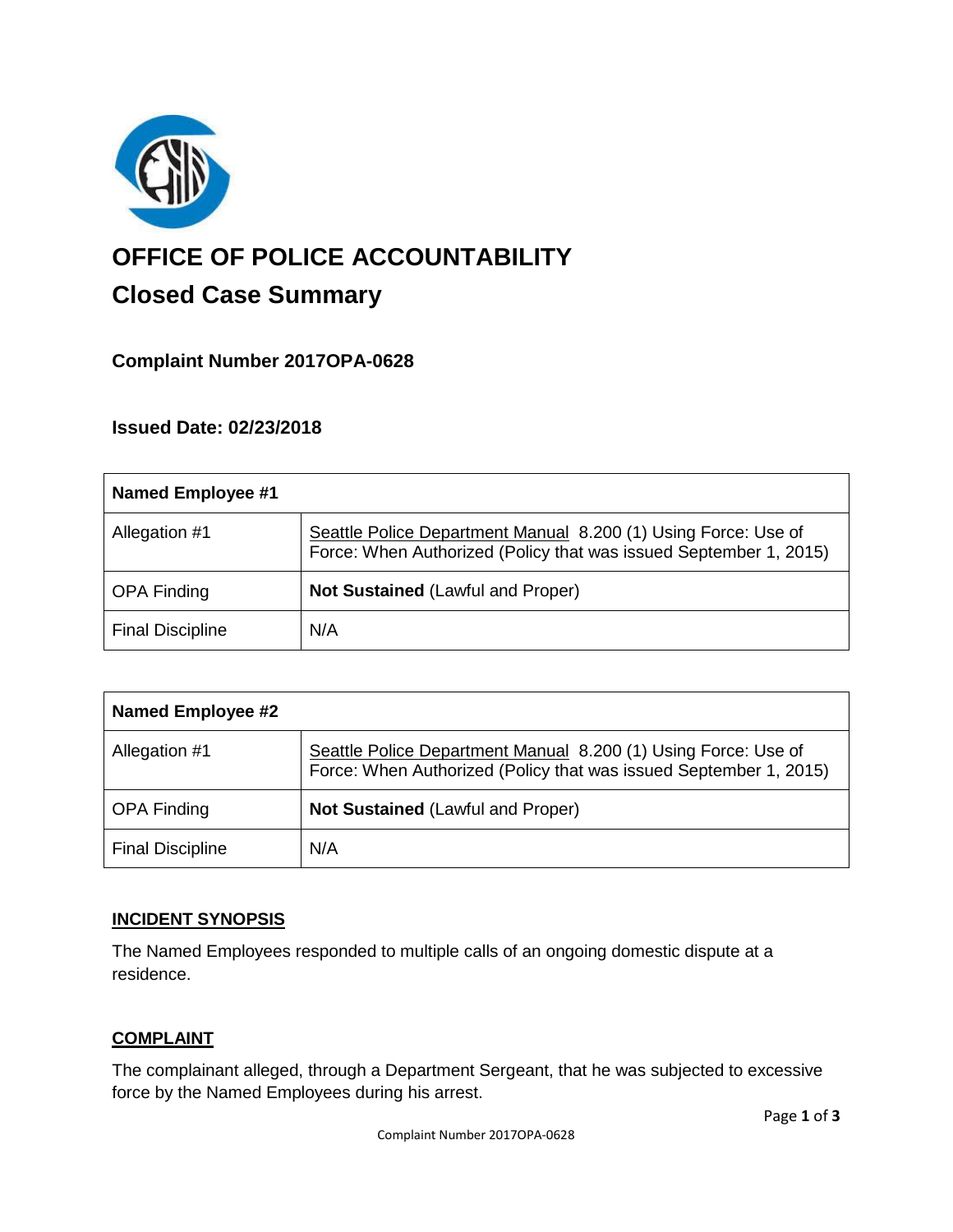#### **INVESTIGATION**

The OPA investigation included the following actions:

- 1. Review of the complaint memo
- 2. Review of In-Car Videos (ICV)
- 3. Review of Use of Force documents
- 4. Search for and review of all relevant records and other evidence

#### **ANALYSIS AND CONCLUSION**

Among the information provided by callers regarding the ongoing domestic dispute was that the complainant had a knife and was trying to cut his brother. The officers further were informed that the complainant was "high on meth," and callers reported hearing property damage inside the residence and someone screaming for the police.

The Named Employees were the primary unit that responded. Shortly after they arrived, a bystander identified the complainant as the suspected perpetrator. The audio of subsequent interaction between the Named Employees and the complainant was captured by In-Car Video (ICV), but it occurred outside of the view of the camera so no video was recorded.

The Named Employees approached the complainant and Named Employee #2 instructed him to get on the ground. Named Employee #2 pointed his firearm at the complainant and provided cover for Named Employee #1, who placed the complainant into handcuffs. During the handcuffing, the complainant alleged that his shoulder was hurting him. Named Employee #1, in response, gauged and double locked the handcuffs to ensure that they were as loose as possible.

The Named Employee reported the complaint of pain to their supervisor, a Sergeant, who came to the scene to screen the incident in-person. During the screening, the complainant stated that officers kicked him to the ground and, alternatively, that officers tackled him to the ground. The Sergeant ordered the Named Employees to complete Type I use of force statements, which they did. The Sergeant then referred the complainant's allegations to OPA and the instant investigation was initiated.

In his use of force report, and again at his OPA interview, Named Employee #1 stated that he did not tackle or kick the complainant to the ground and that he observed no other officer do so. Named Employee #1 indicated that the complainant got down on his stomach in response to Named Employee #2's orders and, when he did so, Named Employee #1 handcuffed him.

This account was consistent with the audio of the ICV. The ICV captured Named Employee #2's multiple orders to the complainant to get on the ground and to spread his arms like an airplane. There was no indication from the ICV audio that the officers used force or that there was any struggle. The ICV reflected that an officer, who the OPA Director believed to be Named